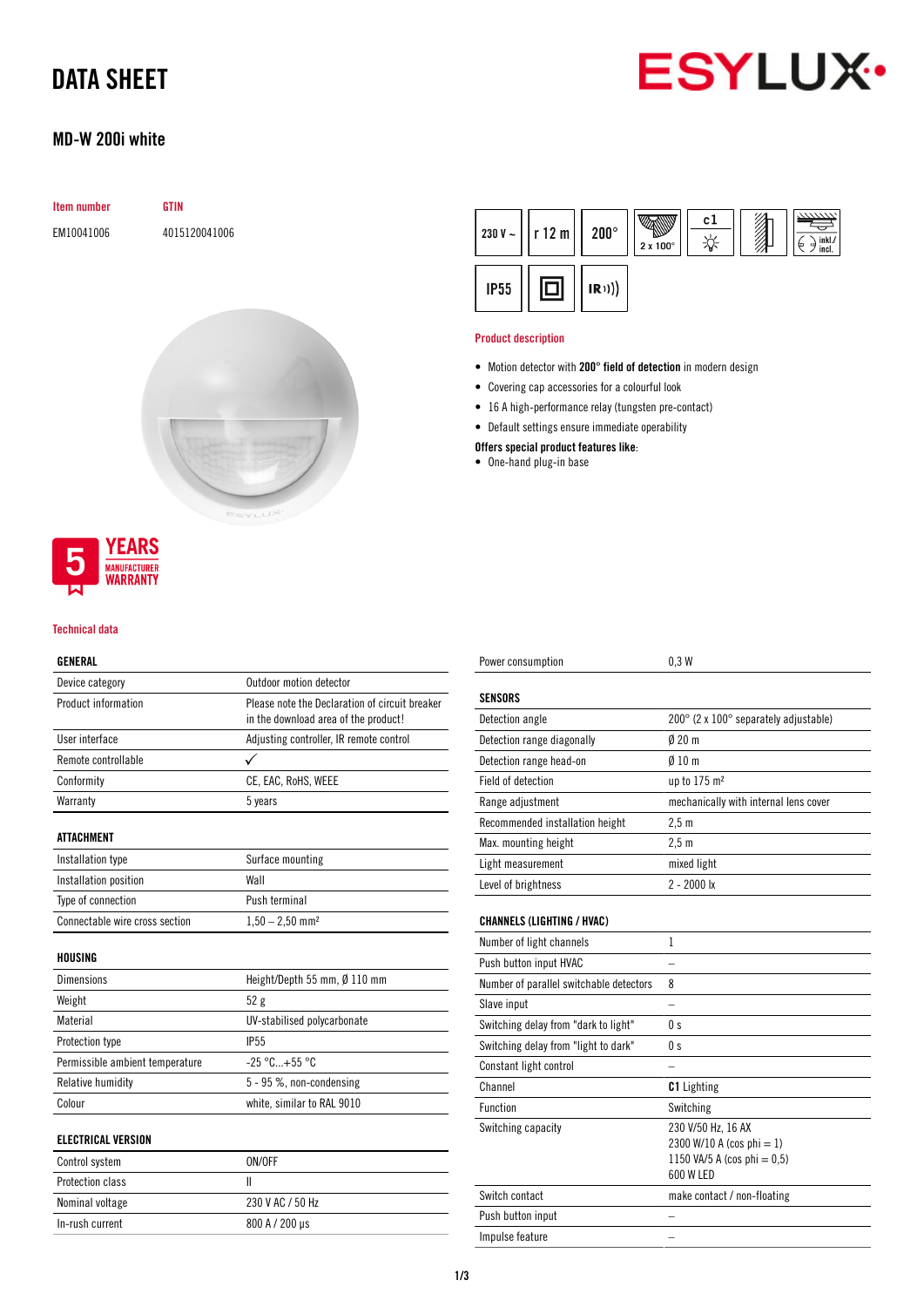## DATA SHEET

## MD-W 200i white

### Item number GTIN EM10041006 4015120041006

Switch-off delay time 15 s...16 min (adjustable in steps)

#### Accessories

| <b>Product designation</b>          | <b>GTIN</b>   |
|-------------------------------------|---------------|
| Cover                               |               |
| MD-W COVER BN                       | 4015120041105 |
| MD-W COVER BK                       | 4015120041112 |
| MD-W COVER SR                       | 4015120041129 |
| Electrical accessories              |               |
| <b>CURRENT LIMITING MODULE 230V</b> | 4015120426353 |
| Remote control                      |               |
| ESY-Pen                             | 4015120425356 |
| REMOTE CONTROL USER                 | 4015120016011 |

| <b>Scale drawing</b>                                    | <b>Field of detections</b>         | <b>Detection range</b>     |                  |
|---------------------------------------------------------|------------------------------------|----------------------------|------------------|
|                                                         |                                    | Diagonally (A)             | $\emptyset$ 20 m |
| $110 \,\mathrm{mm}$<br>55 mm<br>$110\,\mathrm{mm}$<br>┸ | <b>CRAFT</b><br>B <sup>+</sup>     | $\blacksquare$ Frontal (B) | $\emptyset$ 10 m |
|                                                         | n.<br>$200^\circ$<br>The course of |                            |                  |

Circuit diagram Circuit diagram لبنويها لبنويها  $LN$  $\overline{RC}$  $\phi$  $\mathbf{I}$  $\overline{N}$ 

*Standard operation parallel connection of max. 8 devices An RC filter may be required when connecting inductors (e.g. relays, contactors, ballasts).*